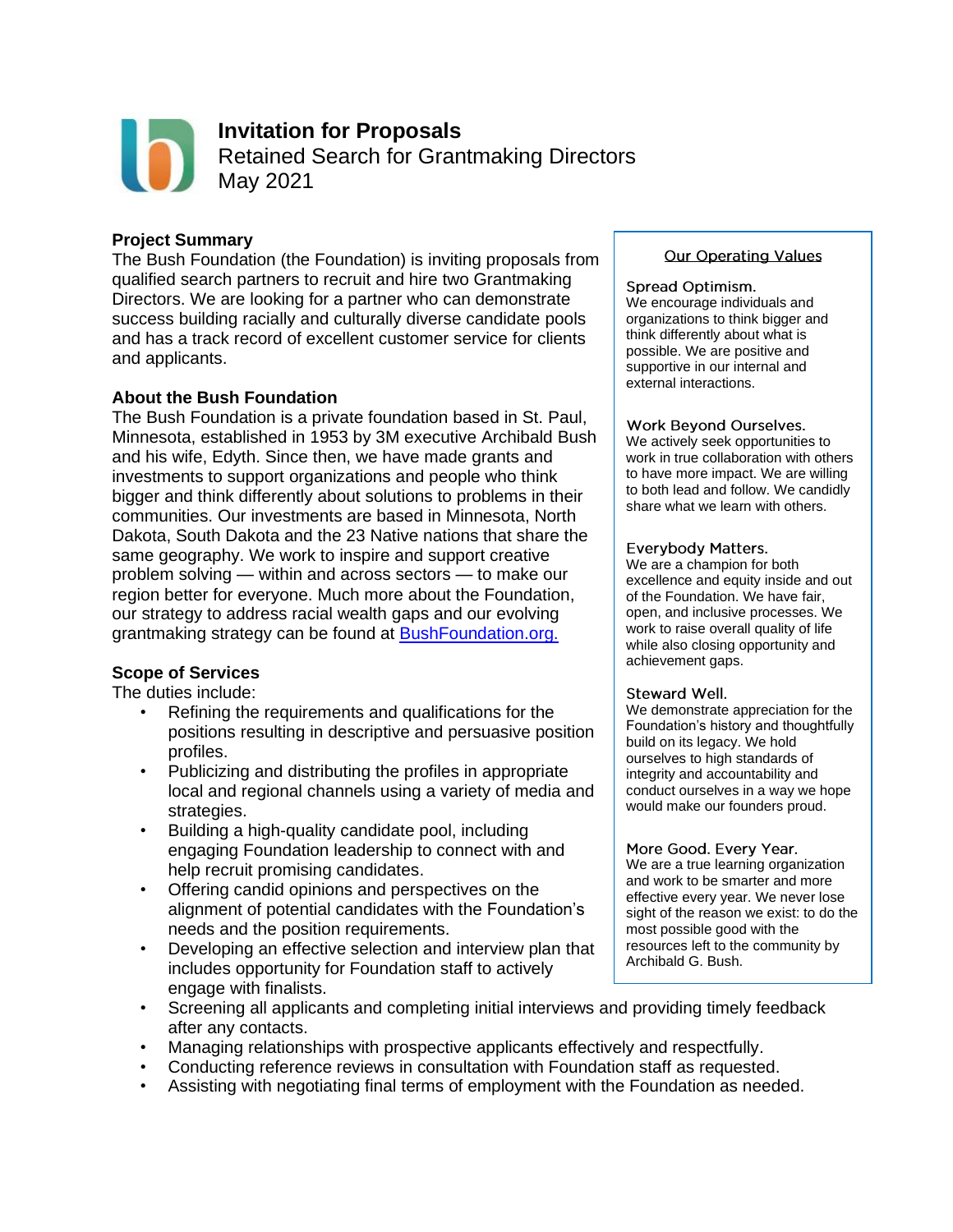• Recommending on-boarding and coaching follow-up plans based on what's learned from references and the selection process.

Please note that we expect there will be significant duplication in the pool for the two Grantmaking Director positions. Because of this, our strong preference – both for candidate experience and efficiency for us - is to find a single search partner that can do both searches.

# **Background on the Grantmaking Director (GD) Positions**

We are hiring two grantmaking directors to anchor a newly created team of highly capable and high performing grantmaking professionals. These positions are some of the organizational changes aimed at supporting the Foundation's evolving grantmaking strategy. Read more on the changes that are underway [here](https://www.bushfoundation.org/news/note-jen-where-were-headed) and [here.](https://www.bushfoundation.org/news/our-new-investments-racial-equity)

The focus of these two roles is to provide strategic and operational leadership for our grantmaking programs. Although each Grantmaking Director will have a specific programmatic emphasis – one on the Bush Fellowship Program (BFP) and one on the Community Innovation (CI) program – both will be deeply involved with making sure that program-specific strategy and decisions align with and reflect organization-wide grantmaking goals.

## *Core Responsibilities*

- Lead and manage strategy and vision for either BFP or CI
- Oversee relationship management for the program they lead, developing and maintain relationships with fellows (for BFP) and grantees (for CI)
- Ensure strategy coherence and alignment with other grantmaking strategies at the **Foundation**
- Review and select fellows and grantees with Grantmaking and Operations Officers
- Work collaboratively with Operations staff to design and deliver effective selection process and high-quality programming as needed
- Source and develop potential major investments, working closely with other staff members and the Bush Foundation's board to review and analyze potential opportunities for risk and impact
- Represent the Foundation externally by actively participating and contributing to community discussions and activities, including providing issue leadership or support in priority areas as needed

# *Key Qualifications*

- At least seven years' experience in grantmaking, either as a funder or a grant recipient, so that the applicant has mastered the art and science of developing potential ideas, working closely with potential applicants and proposal review. Experience presenting ideas to committees and boards would be a plus.
- Experience developing grantmaking strategy and sourcing and developing grants and programs with external stakeholders.
- Experience in representing an organization in external collaborative efforts, successfully managing expectations, building trusting relationships and moving collaborative work forward.
- Experience leading systems change within and/or across organizations so that the GD is able to effectively recognize and support transformational ideas and strategies that will drive systemic disruption and change
- Knowledge of the region, communities and issues in the region where we work.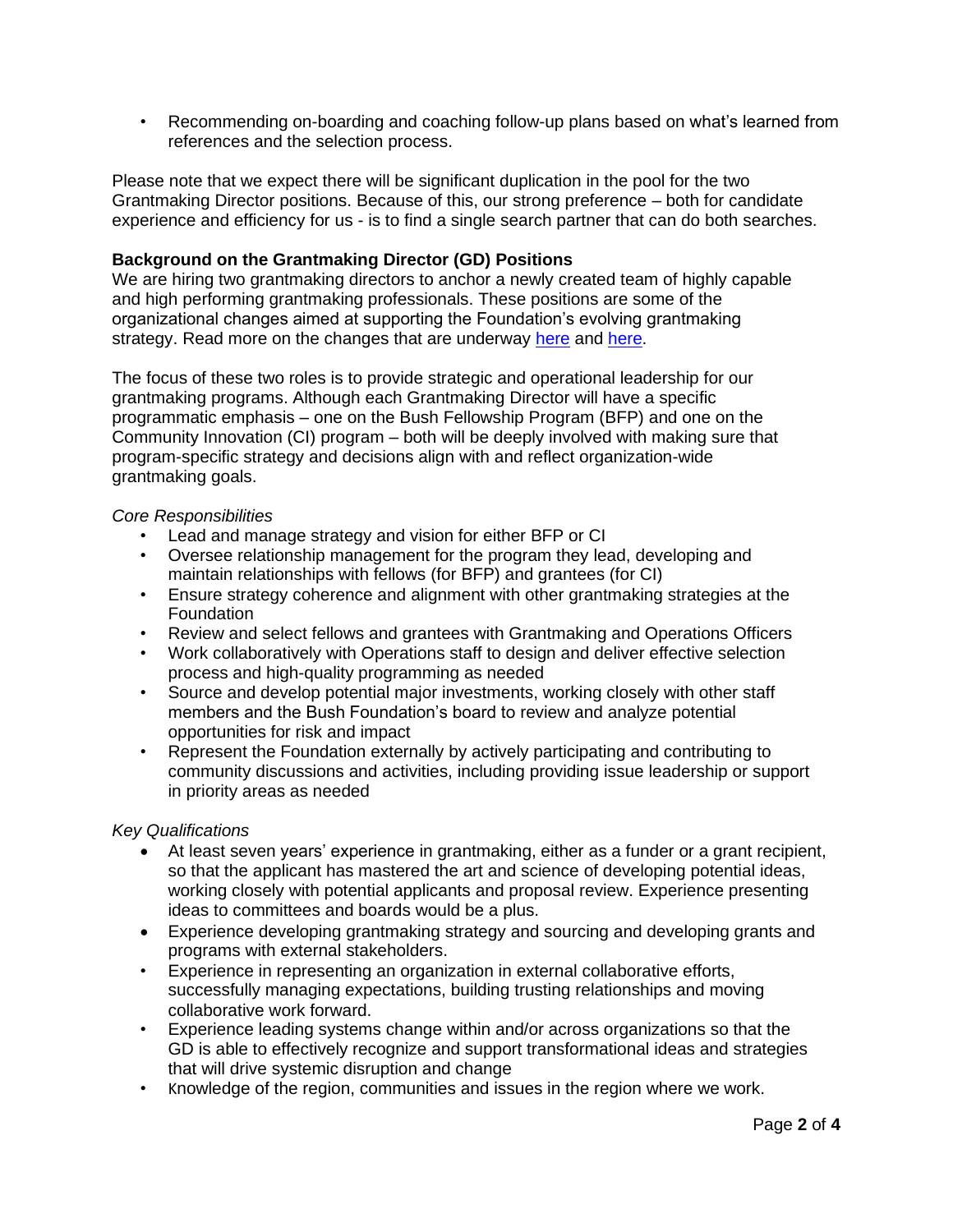- An established network of community partners and productive community working relationships is highly desirable.
- Experience working in or with rural/non-metro media partners is also highly desirable.
- Strong relationship-building skills, with experience engaging a broad and varied group of organizations and people, and comfort working at all levels of organizations in a wide variety of community and organizational settings.
- Enthusiasm for working within a complex and dynamic environment.
- Alignment with and excitement for the Foundation's operating values.

# *Timeline*

Our goal is to have the new Grantmaking Directors in place by September 2021.

## *Salary*

Our compensation philosophy uses external benchmark to identify the appropriate salary for each position and we offer 95% of that benchmark as the starting salary, without negotiation or adjustment.

# **Preparing a Proposal**

*For firms who responded to our [open RFI for search partners](https://www.bushfoundation.org/requests-proposals) or another recent specific RFP:* We invite an abbreviated response focused on this specific search. We will refer to the background materials submitted earlier for more general information regarding your practice and organization.

Please answer the following questions specific to this search in a brief letter or document:

- *1) Who will conduct this search and what experience do they bring?* 
	- The primary individuals who will be responsible for this engagement.
	- Examples of similar grantmaking searches that you've completed successfully.
	- Familiarity with the field of philanthropy and the Bush Foundation region.
	- Any specific experience or ways of working that we should know as we're making this decision
- *2) How much would you charge us for these searches?* 
	- The proposed fee for all services provided by your firm for the two searches, including any adjustment you would believe is appropriate given the overlap in some of the activities and candidates.
	- Any services that might incur additional fees.
- *3) Is the proposed timeline feasible for your firm?*
- *4) Who can tell us about doing similar work with you?*

Please provide email addresses and phone numbers of at least three clients that you've worked with recently. At least one of these must be for placement of a candidate into a role that is similar to the Grantmaking Director positions.

*5) Is your vendor information up to date?* 

If you've submitted a vendor information form in the last year, we will refer back to that form. If it's been longer than that, or if there have been material changes at your organization, please submit this information again: <http://bfdn.org/VendorForm> (PDF).